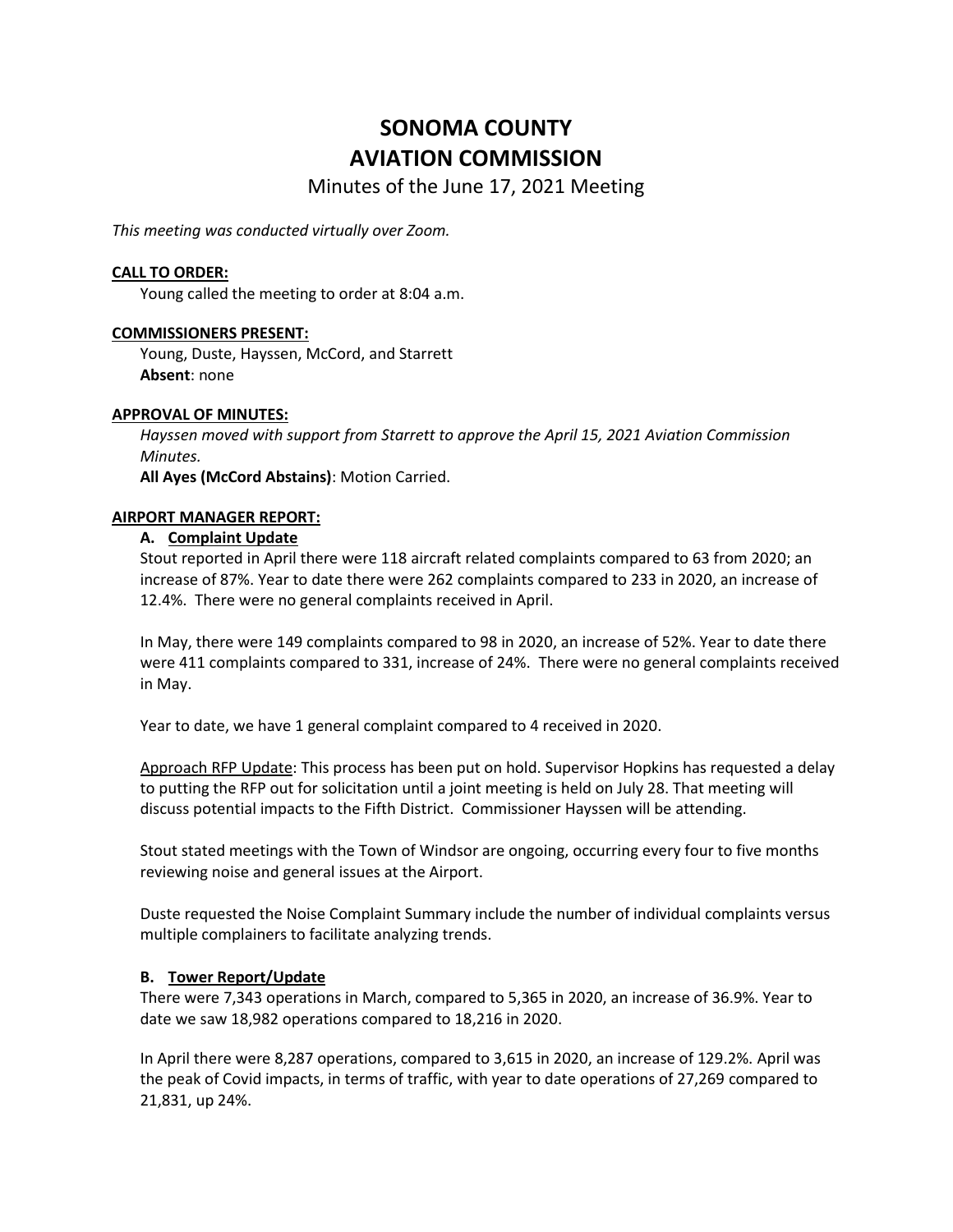For comparative purposes, in April, 2019 operations were 24,903; in 2018 they were 25,007. We are slightly above where we were in 2018 and 2019.

Craig Lucas, Tower Manager, not present.

# **C. Airline Update**

In April, we saw 25,915 passengers compared to 1,407 in April 2020. At the end of April 2020, we saw 95,182 passengers, compared to 52,431 in 2021.

In May, we had 38,050 compared to 3,843 in May 2020. Year to date, we are at 65,101 passengers compared to 99,025 in 2020.

Stout reported airline activity will increase thru the summer to potentially 20 flights a day. United is scheduled to resume flights to San Francisco on August  $1<sup>st</sup>$  and flights to Denver September 8th. Avelo is approximately 1.5 months into operations, operating at 50% load factor. STS has begun an advertising campaign that is part of Avelo's start up package.

# **D. Projects Update**

- **Terminal Improvement**: On track. A lot of activity going on, on the ramp side. The Contractor is starting Phase 2. Temporary fencing has gone up on south perimeter to create a dedicated work zone. New storm sewer lines that will run on the south & west side of the future building have been installed. Work is ongoing on the footings for the west ramp; contractor plans to pour the west ramp next week. They did a pour Friday for the slab for the new tug area on the backside of new Bag makeup room. This is about 80% complete. Work on baggage system will begin next. They are working on the construction of the new IT room. This will be done around July 15th. We will relocate the Rental Car counters to create a work zone to build new ticket counters. American and United will then move from the ticketing modular to inside the terminal lobby the second or third week of August. Rental Car counters will move into the ticketing modular at that time. Project is on schedule, anticipating completion of construction by October, 2022. The temporary Baggage Claim area will be in use through mid to late summer next year.
- **Solar Panel Installation**: We have, finally, received approval from the FAA to start construction. The Solar contractor is working thru Permit Sonoma on permitting. We expect a late August early September start of construction. The project is to be completed by the end of year, commissioned by January, 2022. Solar will supply 100% of Airport's power needs. We will sell power to the Water Agency or the North County Detention Facility.
- **Backup Generator for Terminal**: Generator has been ordered and will be delivered in October. It is in the queue for construction. Once installed, entirety of terminal will have backup power. Funds were provided through a Hazard Mitigation Grant through FEMA for emergency supply.
- **Replacement Fire Trucks:** We received our FAA grant for a new fire truck. After July 1 we will issue Purchase Order to Oshkosh for the new tuck; it will take  $10 - 12$  months for delivery. The old Oshkosh 3000 will then be retired.
- **Replacement Runway Sweeper:** We were awarded an FAA grant for a new Runway Sweeper. After July 1, we will place order for the Sweeper and expect it will take 8 months for delivery.
- **Pavement Preservation Studies:** We received an FAA grant for update to our pavement Preservation studies. FAA requires Airports to do pavement preservation work. Every 10 years we must perform a pavement index condition study.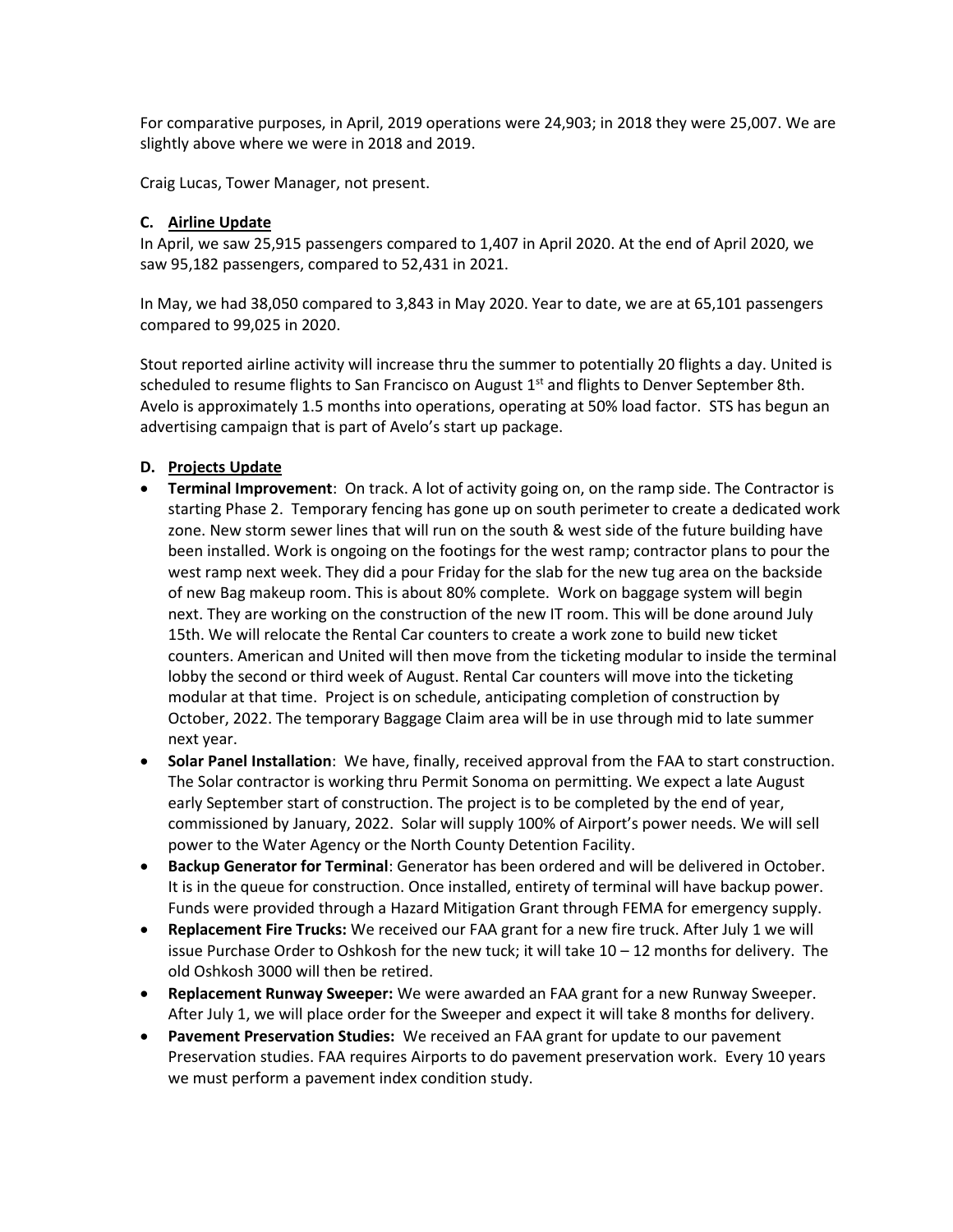- **Car Wash Facility Upgrade:** Purchase order is done. Contractor is working with vendor on delivery dates. Anticipating next month to get this installed.
- **Consolidated Rental Car Facility:** Kicked off this project. Working with Vendor to do feasibility study. We have a site walk next week to work on environmental concerns and finalizing estimates for project. We expect this study to take about 9 months. Anticipate approximately 2 - 3 years before construction would start.
- **Paving of EAA Driveway from Windsor Road to Airport Gate:** Airport wants this done before rain season this year. Contractors have been very busy, and it has been difficult to receive bids.
- **Removal of Eucalyptus trees:** Wrapping up a bid proposal to remove Eucalyptus trees from the south area of the Airport.
- **Property Acquisition:** We successfully completed a property acquisition (for approach protection), on May 28<sup>th</sup>. Parcel is near Shiloh and Windsor Roads. We are working with Council to potentially use the property for employee housing.
- **Airline Ramp Rehabilitation:** Board approved an Airline Ramp Rehabilitation design contract. Two remaining spots on the Airline Apron are still in 1960's asphalt. Will be upgrading to concrete and potentially adding one more to two more parking locations.
- **Taxiway A Rehabilitation:** Design contract approval from roughly A3, South. Working for next summer to do an overlay of Taxiway A. Minor excavation will be needed.
- **Fence upgrades:** Some fencing is in need of upgrading: some are 6' in height, some sections cross creeks and have no fencing. FAA requires 8' fences for security and wildlife control. Environmental documents are nearing completion. We are working towards next summer for construction.
- **Restroom remodel:** Becker and Apron E restrooms haven't been updated in a decade. Working through planning process to renovate those two restrooms
- **Water Bottle Filling Stations:** Working with Zero Waste, helping to reduce waste. Zero Waste has offered a \$15-20k grant to install water bottle filling stations. These will be located at the restrooms at Becker and Knob Hill, and one for Airline staff on the Airline Apron.
- **Airport Operations Center:** Making progress on Airport Operations Center. Start date is early September.
- **Amy's Wicked Slush:** Amy's Wicked Slush now comes to Airport twice weekly, Monday and Thursday, from noon to six. They started this week, staging next to the temporary baggage claim.
- **Concessionaire in Gate 2:** Working to finalize contract with potential concessionaire that will operate in Gate 2.
- **Piano project:** A public agency has placed a painted, Snoopy-esh, piano in Gate 2 to encourage music appreciation.

Starrett inquired on the status of brush mowing, wood pallets, and general cleanup. Daaboul reported work is in progress. Items are being cleared up, as well as the cleanup of the entire perimeter of AOA.

Stout reported mowing along fence lines to create fire breaks.

# **E. Runway Safety Action Team (RSAT) Update**

RSAT meeting is scheduled for July 19, 9:00 a.m. to 12:00 am. We have not received feedback from the FAA on our modifications to standards. We have heard, however, the FAA will have changes but we don't know what they are. Depending on the changes requested, there could be serious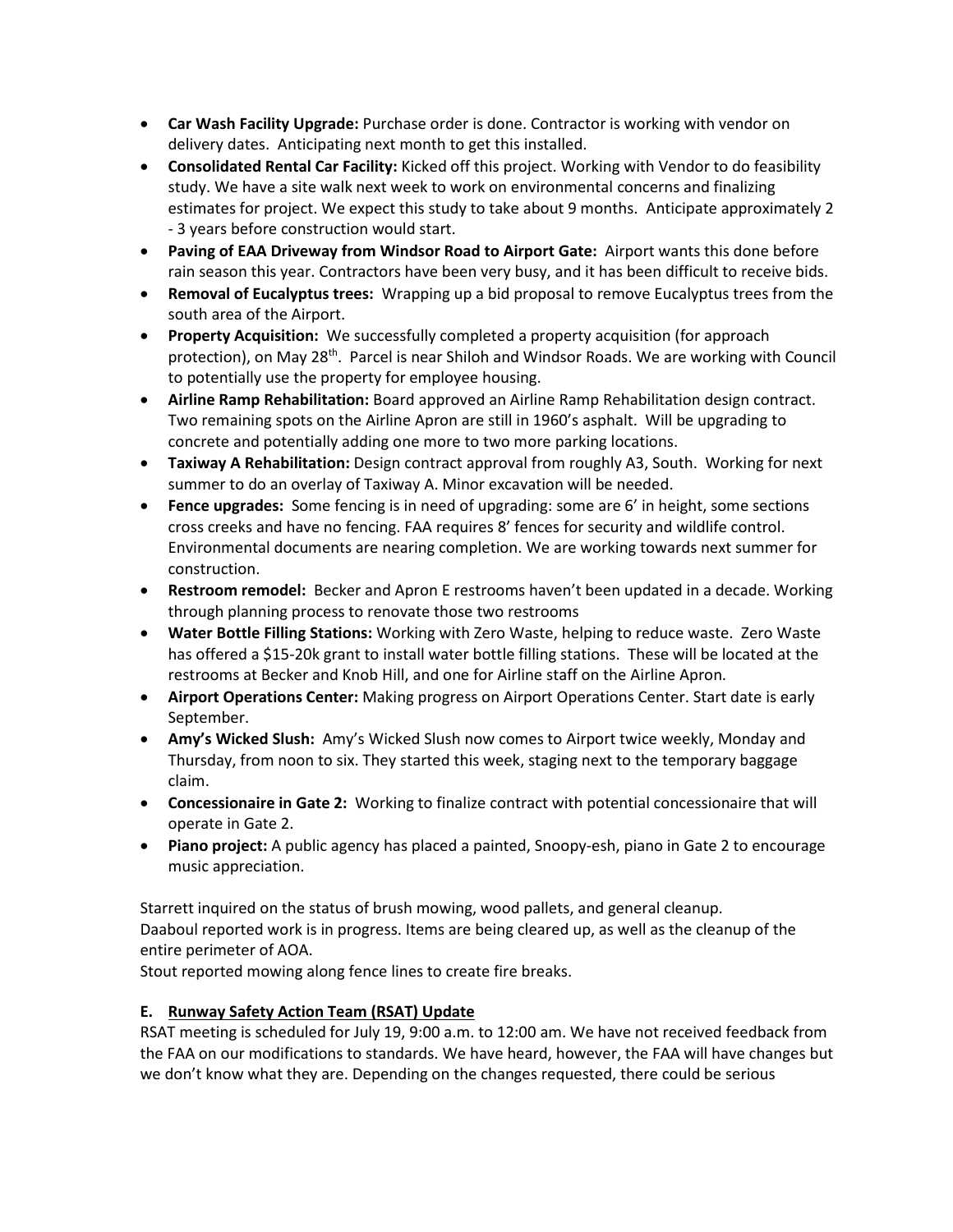objections from the Airport. It has been a long, team effort, to create recommendations for paint and signage.

Hayssen will be attending RSAT meeting.

# **F. Sheriff's Garden/Jail Facilities**

The Sherriff's garden is under the control of the Airport. Working with SAC crew (probation crew) for cleanup of the site. Getting bids for the removal of sheds and bids for removal of two dead Pine trees on perimeter. Trees will be removed when bird nesting season is over.

# **G. COVID-19 Update**

We are in a state of transition and are aware it will create a lot confusion for users and operators on the Airport. We are working on messaging to ensure it is clear. Airport falls under TSA guidelines: including mask usage. These requirements are extended through September  $13<sup>th</sup>$ . Mask usage is required on the Airport in buildings, in terminals, and aboard aircraft. TSA lifted outdoor mask requirements.

# **H. Job Fair**

We are hearing from our partners on the Airport (both businesses and contractors) hiring is extremely difficult. We are working with them to put together a Job Fair on the Airport. Fair will promote working on the Airport and for Airport related businesses. We are hosting the event on behalf of our partners. The event will be held in the Vine Jet hangar. We are looking at the week of July 12th, and will be held in the afternoon/early evening.

# **I. Airport Land Use Commission (ALUC) Update**

It has been several years since the ALUC has met. They will be meeting Friday, 6/19/21. They sent a referral for a project at the corner of Airport Blvd and Laughlin Road for a proposed hotel on the site. The proposed hotel will be 85' tall, five stories, if design review committee approves. It will have a restaurant and deck on the upper level. Project has been in the works for several years, it was slowed by Covid. Young will attend the ALUC meeting as member of general public.

# **ACTION ITEMS:**

None.

# **DISCUSSION ITEMS:**

# **A. Aviation Commission Meeting Format – Virtual/Hybrid/In Person**

Stout requested direction from the Commission regarding their preference on meeting format as we transition out of Covid; virtual, hybrid, or in person.

Zoom is convenient and efficient. Hybrid meeting would include use of Airport conference room, broadcasting via Zoom. A staff member would need to moderate and support the Hybrid meeting. The Airport would not be able to start in person or hybrid meetings until OSHA makes determination on office workspace rules. Conference room is currently limited to 6 people.

After discussion, the Commissioners recommendation going forward: for remainder of calendar year, meetings will remain virtual, continuing on Zoom.